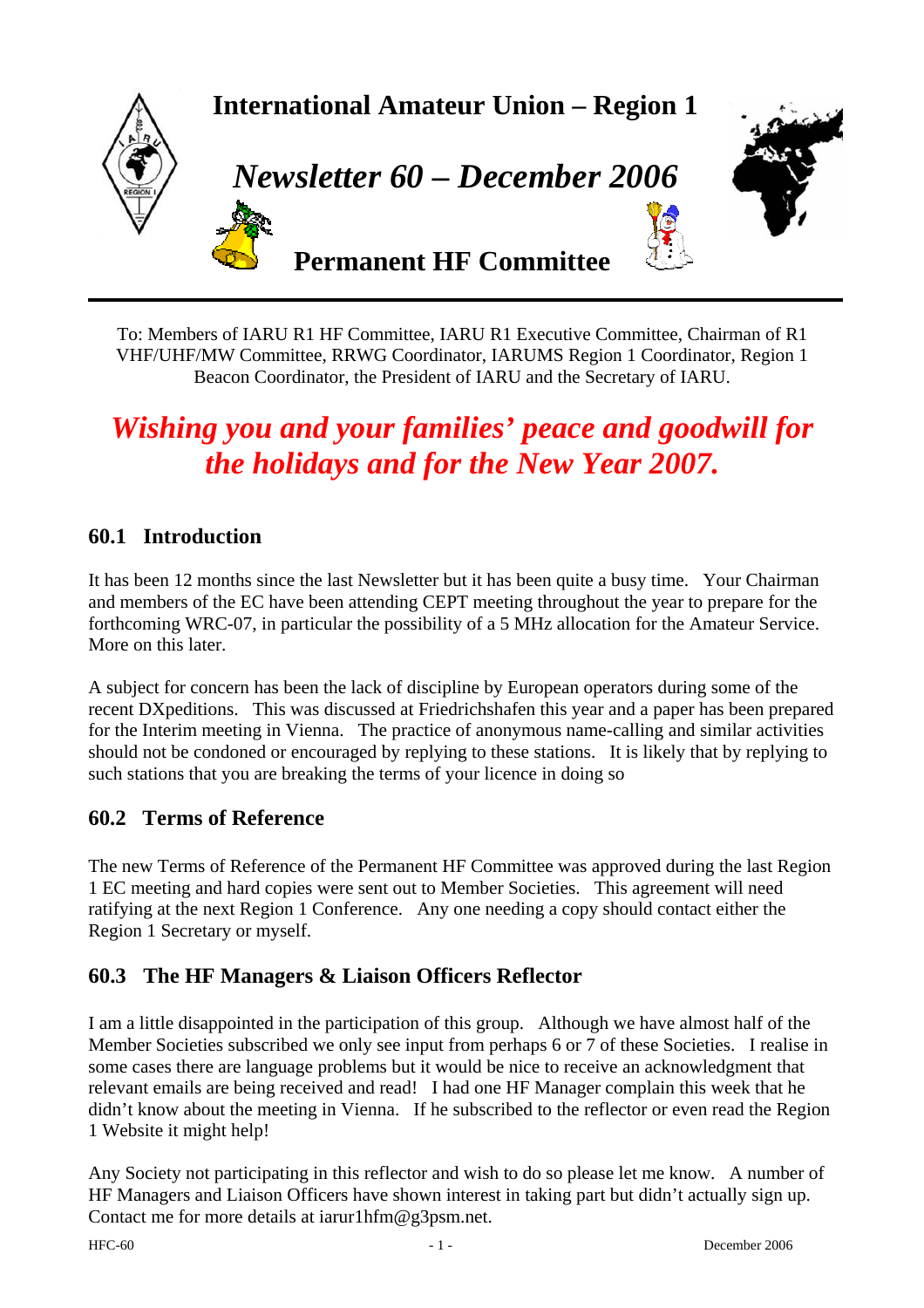# **60.4 Euroloop**

A recent consultation from the European Communications Committee (ECC Report 98) was on the subject of the possibility of using HF frequencies for railway signaling. The frequencies concerned are between 9.5 and 17.5 MHz and if the system were to be introduced radio amateurs living alongside railway tracks in a number of European countries, mainly those in the Benelux area would be affected.

Fortunately IARU Region 1 was represented by Dr John Gould G3WKL in the CEPT Working Group dealing with this subject. John is the RSGB HF Manager As a result of detailed discussions, simulations and analysis the final agreed figure is 12dB better than the figures originally proposed by the railway companies. Only DARC and RSGB submitted responses to this consultation by the closing date of  $15<sup>th</sup>$  December 2006. Copies of these responses should be available for download on the Region 1 website soon.

# **60.5 500 kHz**

As I type this I have heard that SM6BHZ in Gothenburg has been granted a 20W erp permit to use 505.0 – 505.2 kHz. In addition it is expected that the UK will be permitted to use 502–504 kHz in the near future.

# **60.6 New UK Licence(s)**

From 1<sup>st</sup> December 2006 a new lifetime on-line licence became available in the UK. Although there are some early problems the system does appear to work. This licence is free providing it is downloaded from the Ofcom website and is valid for life as long as it is revalidated every five years or when you change address.

# **60.7 WRC-07**

WRC-07 will start in Geneva on October  $22<sup>nd</sup>$  2007. As mentioned earlier IARU Region 1 continues to be represented at Conference Preparatory Group Project Team 4 (CPG PT4) which is the group dealing with HF agenda items. Agenda items of particular interest are 1.13 and 1.15. Agenda Item 1.13 and the various interpretations of the wording of the agenda item is causing problems, especially between the Fixed and Mobile Services and the Broadcasting Service.

Agenda item 1.13: **"taking into account Resolutions 729 (WRC-97), 351 (WRC-03) and 544 (WRC-03), to review the allocations to all services in the HF bands between 4 MHz and 10 MHz, excluding those allocations to services in the frequency range 7 000-7 200 kHz and those bands whose allotment plans are in Appendices 25, 26 and 27 and whose channelling arrangements are in Appendix 17,taking account of the impact of new modulation techniques, adaptive control techniques and the spectrum requirements for HF broadcasting;"** 

While these two major users are arguing between themselves IARU is working towards achieving a small frequency segment at 5 MHz. The attitude within CEPT administrations is generally one of agreement with the idea, although there are some objections at this stage.

Of course whenever possible the outstanding matter of a further 100 kHz at 7 MHz continues to be mentioned but CEPT have already stated that they would not support such a move.